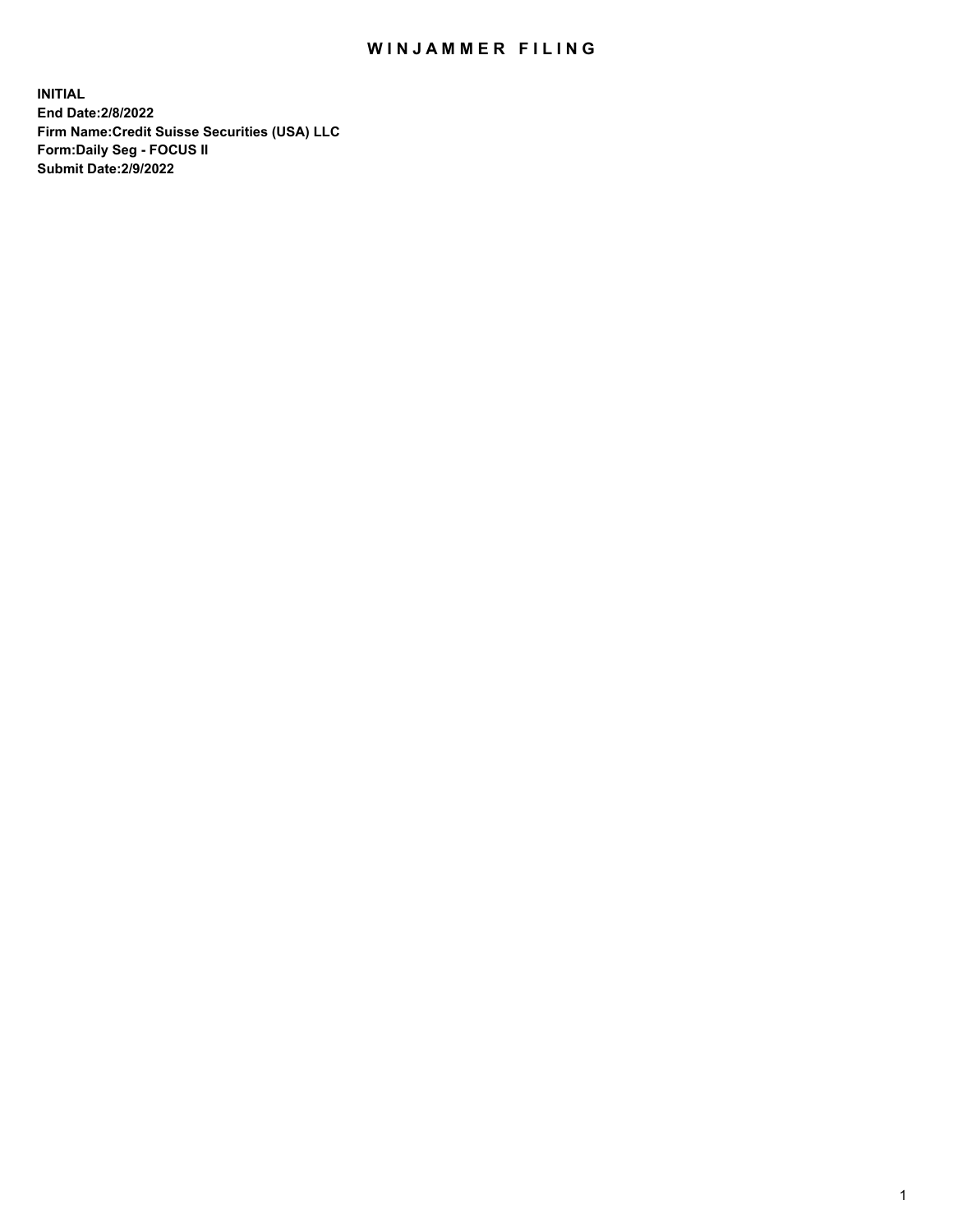**INITIAL** 

### **End Date:2/8/2022 Firm Name:Credit Suisse Securities (USA) LLC Form:Daily Seg - FOCUS II**

## **Submit Date:2/9/2022**

### **Daily Segregation - Cover Page**

| Name of Company                                                                                              | <b>Credit Suisse Securities (USA)</b><br><b>LLC</b> |
|--------------------------------------------------------------------------------------------------------------|-----------------------------------------------------|
| <b>Contact Name</b>                                                                                          | <b>Alexander Baptiste</b>                           |
| <b>Contact Phone Number</b>                                                                                  | 919-994-6223                                        |
| <b>Contact Email Address</b>                                                                                 | alexander.baptiste@credit-suiss<br>e.com            |
| FCM's Customer Segregated Funds Residual Interest Target (choose one):                                       |                                                     |
| a. Minimum dollar amount: ; or                                                                               |                                                     |
| b. Minimum percentage of customer segregated funds required:% ; or                                           | $\frac{\frac{0}{5}}{\frac{0}{0}}$                   |
| c. Dollar amount range between: and; or                                                                      |                                                     |
| d. Percentage range of customer segregated funds required between:% and%.                                    | 0 <sub>0</sub>                                      |
| FCM's Customer Secured Amount Funds Residual Interest Target (choose one):                                   |                                                     |
| a. Minimum dollar amount: ; or                                                                               | $\frac{0}{5}$                                       |
| b. Minimum percentage of customer secured funds required:%; or                                               |                                                     |
| c. Dollar amount range between: and; or                                                                      | 0 <sub>0</sub>                                      |
| d. Percentage range of customer secured funds required between: % and %.                                     | 0 <sub>0</sub>                                      |
| FCM's Cleared Swaps Customer Collateral Residual Interest Target (choose one):                               |                                                     |
| a. Minimum dollar amount: ; or<br>b. Minimum percentage of cleared swaps customer collateral required:% ; or | $\frac{0}{5}$                                       |
| c. Dollar amount range between: and; or                                                                      | 0 <sub>0</sub>                                      |
| d. Percentage range of cleared swaps customer collateral required between:% and%.                            | 0 <sub>0</sub>                                      |
|                                                                                                              |                                                     |

Attach supporting documents CH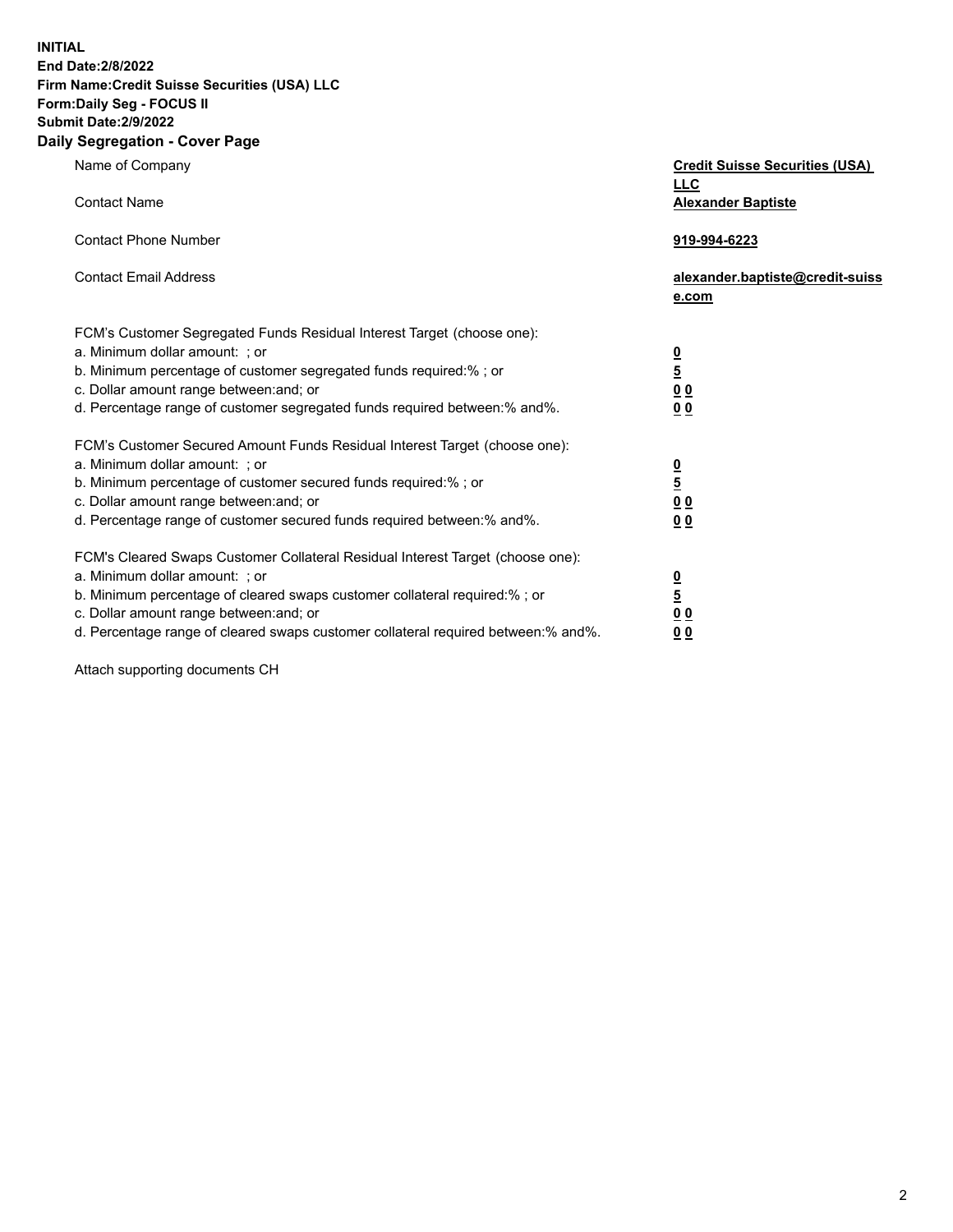**INITIAL End Date:2/8/2022 Firm Name:Credit Suisse Securities (USA) LLC Form:Daily Seg - FOCUS II Submit Date:2/9/2022** 

### **Daily Segregation - Secured Amounts**

|     | Foreign Futures and Foreign Options Secured Amounts                                                        |                                       |
|-----|------------------------------------------------------------------------------------------------------------|---------------------------------------|
|     | Amount required to be set aside pursuant to law, rule or regulation of a foreign                           | $Q$ [7305]                            |
|     | government or a rule of a self-regulatory organization authorized thereunder                               |                                       |
| 1.  | Net ledger balance - Foreign Futures and Foreign Option Trading - All Customers                            |                                       |
|     | A. Cash                                                                                                    | 3,724,360,417 [7315]                  |
|     | B. Securities (at market)                                                                                  | 963,182,752 [7317]                    |
| 2.  | Net unrealized profit (loss) in open futures contracts traded on a foreign board of trade                  | $-2,038,285,507$ [7325]               |
| 3.  | Exchange traded options                                                                                    |                                       |
|     | a. Market value of open option contracts purchased on a foreign board of trade                             | 7,479,488 [7335]                      |
|     | b. Market value of open contracts granted (sold) on a foreign board of trade                               | $-4,249,004$ [7337]                   |
| 4.  | Net equity (deficit) (add lines 1. 2. and 3.)                                                              | 2,652,488,146 [7345]                  |
| 5.  | Account liquidating to a deficit and account with a debit balances - gross amount                          | 366,346,000 [7351]                    |
|     | Less: amount offset by customer owned securities                                                           | -365,952,845 [7352]393,155 [7354]     |
| 6.  | Amount required to be set aside as the secured amount - Net Liquidating Equity                             | 2,652,881,301 [7355]                  |
|     | Method (add lines 4 and 5)                                                                                 |                                       |
| 7.  | Greater of amount required to be set aside pursuant to foreign jurisdiction (above) or line                | 2,652,881,300 [7360]                  |
|     | 6.                                                                                                         |                                       |
|     | FUNDS DEPOSITED IN SEPARATE REGULATION 30.7 ACCOUNTS                                                       |                                       |
| 1.  | Cash in banks                                                                                              |                                       |
|     | A. Banks located in the United States                                                                      | 13,317,767 [7500]                     |
|     | B. Other banks qualified under Regulation 30.7                                                             | 377,446,802 [7520]390,764,569         |
|     |                                                                                                            | [7530]                                |
| 2.  | Securities                                                                                                 |                                       |
|     | A. In safekeeping with banks located in the United States                                                  | 963, 182, 752 [7540]                  |
|     | B. In safekeeping with other banks qualified under Regulation 30.7                                         | 0 [7560]963,182,752 [7570]            |
| 3.  | Equities with registered futures commission merchants                                                      |                                       |
|     | A. Cash                                                                                                    | $0$ [7580]                            |
|     | <b>B.</b> Securities                                                                                       | $0$ [7590]                            |
|     | C. Unrealized gain (loss) on open futures contracts                                                        | $Q$ [7600]                            |
|     | D. Value of long option contracts                                                                          | $0$ [7610]                            |
|     | E. Value of short option contracts                                                                         | 0 [7615]0 [7620]                      |
| 4.  | Amounts held by clearing organizations of foreign boards of trade                                          |                                       |
|     | A. Cash                                                                                                    | $0$ [7640]                            |
|     | <b>B.</b> Securities                                                                                       | $Q$ [7650]                            |
|     | C. Amount due to (from) clearing organization - daily variation                                            | $0$ [7660]                            |
|     | D. Value of long option contracts                                                                          | $0$ [7670]                            |
|     | E. Value of short option contracts                                                                         | 0 [7675]0 [7680]                      |
| 5.  | Amounts held by members of foreign boards of trade                                                         |                                       |
|     | A. Cash                                                                                                    | 4,815,855,314 [7700]                  |
|     | <b>B.</b> Securities                                                                                       | $0$ [7710]                            |
|     | C. Unrealized gain (loss) on open futures contracts                                                        | $-2,136,358,384$ [7720]               |
|     | D. Value of long option contracts                                                                          | 7,479,488 [7730]                      |
|     | E. Value of short option contracts                                                                         | <u>-4,249,004</u> [7735]2,682,727,414 |
|     |                                                                                                            | $[7740]$                              |
| 6.  | Amounts with other depositories designated by a foreign board of trade                                     | $0$ [7760]                            |
| 7.  | Segregated funds on hand                                                                                   | $0$ [7765]                            |
| 8.  | Total funds in separate section 30.7 accounts                                                              | 4,036,674,735 [7770]                  |
| 9.  | Excess (deficiency) Set Aside for Secured Amount (subtract line 7 Secured Statement<br>Page 1 from Line 8) | 1,383,793,435 [7380]                  |
| 10. | Management Target Amount for Excess funds in separate section 30.7 accounts                                | 132,644,065 [7780]                    |
| 11. | Excess (deficiency) funds in separate 30.7 accounts over (under) Management Target                         | 1,251,149,370 [7785]                  |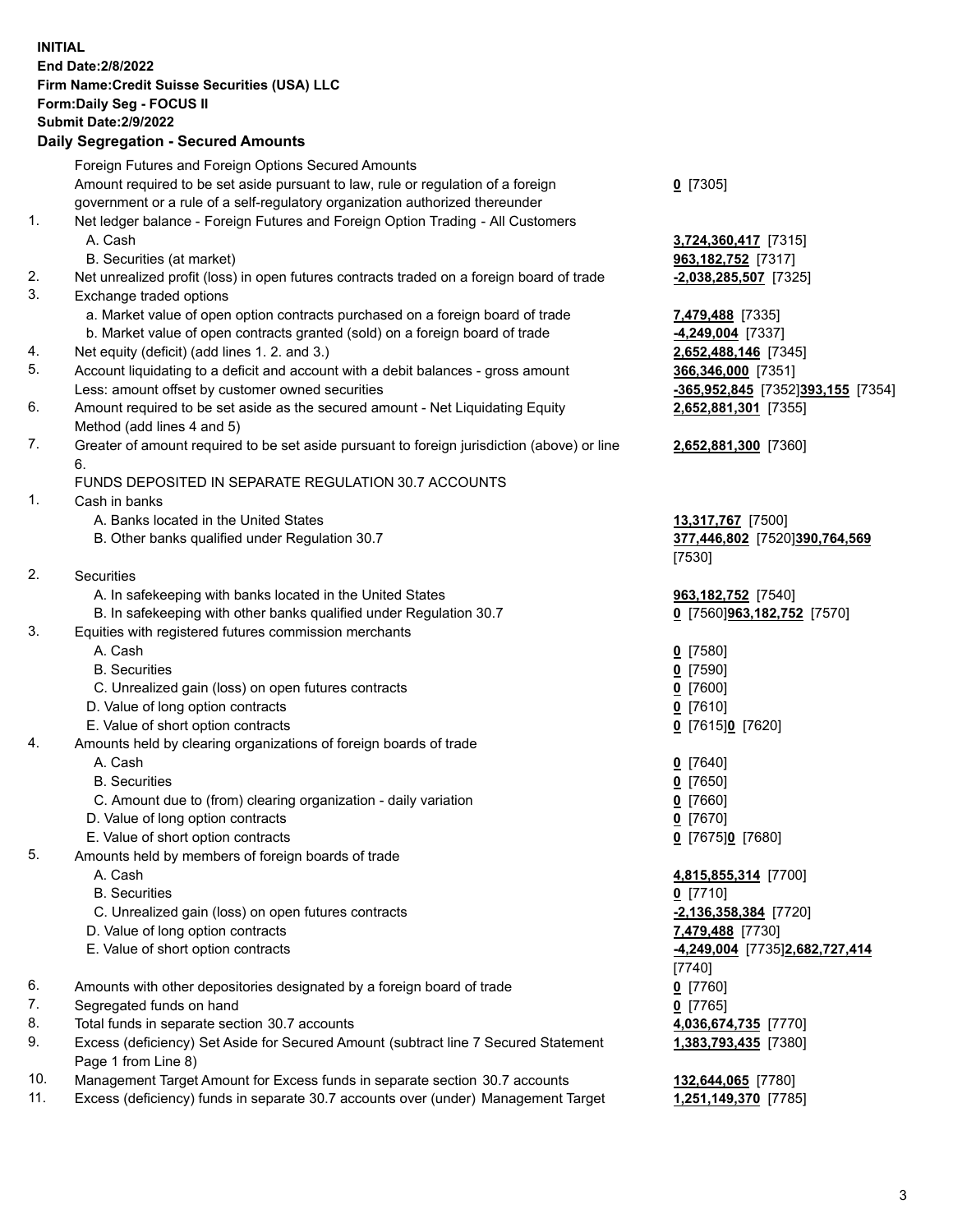| SEGREGATION REQUIREMENTS(Section 4d(2) of the CEAct)<br>1.<br>Net ledger balance<br>A. Cash<br>1,631,295,919 [7010]<br>B. Securities (at market)<br>780,627,687 [7020]<br>2.<br>Net unrealized profit (loss) in open futures contracts traded on a contract market<br>-175,966,418 [7030]<br>3.<br>Exchange traded options<br>A. Add market value of open option contracts purchased on a contract market<br>114,255,098 [7032]<br>B. Deduct market value of open option contracts granted (sold) on a contract market<br>-79,230,725 [7033]<br>Net equity (deficit) (add lines 1, 2 and 3)<br>2,270,981,561 [7040]<br>4.<br>5.<br>Accounts liquidating to a deficit and accounts with<br>debit balances - gross amount<br>35,898,375 [7045]<br>Less: amount offset by customer securities<br>-35,841,683 [7047]56,692 [7050]<br>Amount required to be segregated (add lines 4 and 5)<br>6.<br>2,271,038,253 [7060]<br>FUNDS IN SEGREGATED ACCOUNTS<br>7.<br>Deposited in segregated funds bank accounts<br>A. Cash<br>329,134,443 [7070]<br>B. Securities representing investments of customers' funds (at market)<br>$0$ [7080]<br>C. Securities held for particular customers or option customers in lieu of cash (at<br>628,464,829 [7090]<br>market)<br>8.<br>Margins on deposit with derivatives clearing organizations of contract markets<br>A. Cash<br>1,322,267,641 [7100]<br>B. Securities representing investments of customers' funds (at market)<br>$0$ [7110]<br>C. Securities held for particular customers or option customers in lieu of cash (at<br>152, 162, 858 [7120]<br>market)<br>9.<br>Net settlement from (to) derivatives clearing organizations of contract markets<br>3,814,440 [7130]<br>10.<br>Exchange traded options<br>A. Value of open long option contracts<br>114,255,098 [7132]<br>B. Value of open short option contracts<br>-79,230,725 [7133]<br>11.<br>Net equities with other FCMs<br>A. Net liquidating equity<br>152,493 [7140]<br>B. Securities representing investments of customers' funds (at market)<br>$Q$ [7160]<br>C. Securities held for particular customers or option customers in lieu of cash (at<br>$0$ [7170]<br>market)<br>12.<br>Segregated funds on hand<br>$0$ [7150]<br>13.<br>Total amount in segregation (add lines 7 through 12)<br>2,471,021,077 [7180]<br>14.<br>Excess (deficiency) funds in segregation (subtract line 6 from line 13)<br>199,982,824 [7190]<br>15.<br>Management Target Amount for Excess funds in segregation<br>113,551,913 [7194]<br>16.<br>Excess (deficiency) funds in segregation over (under) Management Target Amount<br>86,430,911 [7198]<br><b>Excess</b> | <b>INITIAL</b> | <b>End Date: 2/8/2022</b><br>Firm Name: Credit Suisse Securities (USA) LLC<br>Form: Daily Seg - FOCUS II<br><b>Submit Date:2/9/2022</b><br>Daily Segregation - Segregation Statement |  |
|--------------------------------------------------------------------------------------------------------------------------------------------------------------------------------------------------------------------------------------------------------------------------------------------------------------------------------------------------------------------------------------------------------------------------------------------------------------------------------------------------------------------------------------------------------------------------------------------------------------------------------------------------------------------------------------------------------------------------------------------------------------------------------------------------------------------------------------------------------------------------------------------------------------------------------------------------------------------------------------------------------------------------------------------------------------------------------------------------------------------------------------------------------------------------------------------------------------------------------------------------------------------------------------------------------------------------------------------------------------------------------------------------------------------------------------------------------------------------------------------------------------------------------------------------------------------------------------------------------------------------------------------------------------------------------------------------------------------------------------------------------------------------------------------------------------------------------------------------------------------------------------------------------------------------------------------------------------------------------------------------------------------------------------------------------------------------------------------------------------------------------------------------------------------------------------------------------------------------------------------------------------------------------------------------------------------------------------------------------------------------------------------------------------------------------------------------------------------------------------------------------------------------------------------------------------------------------------------------------------------------------------------------------------|----------------|--------------------------------------------------------------------------------------------------------------------------------------------------------------------------------------|--|
|                                                                                                                                                                                                                                                                                                                                                                                                                                                                                                                                                                                                                                                                                                                                                                                                                                                                                                                                                                                                                                                                                                                                                                                                                                                                                                                                                                                                                                                                                                                                                                                                                                                                                                                                                                                                                                                                                                                                                                                                                                                                                                                                                                                                                                                                                                                                                                                                                                                                                                                                                                                                                                                              |                |                                                                                                                                                                                      |  |
|                                                                                                                                                                                                                                                                                                                                                                                                                                                                                                                                                                                                                                                                                                                                                                                                                                                                                                                                                                                                                                                                                                                                                                                                                                                                                                                                                                                                                                                                                                                                                                                                                                                                                                                                                                                                                                                                                                                                                                                                                                                                                                                                                                                                                                                                                                                                                                                                                                                                                                                                                                                                                                                              |                |                                                                                                                                                                                      |  |
|                                                                                                                                                                                                                                                                                                                                                                                                                                                                                                                                                                                                                                                                                                                                                                                                                                                                                                                                                                                                                                                                                                                                                                                                                                                                                                                                                                                                                                                                                                                                                                                                                                                                                                                                                                                                                                                                                                                                                                                                                                                                                                                                                                                                                                                                                                                                                                                                                                                                                                                                                                                                                                                              |                |                                                                                                                                                                                      |  |
|                                                                                                                                                                                                                                                                                                                                                                                                                                                                                                                                                                                                                                                                                                                                                                                                                                                                                                                                                                                                                                                                                                                                                                                                                                                                                                                                                                                                                                                                                                                                                                                                                                                                                                                                                                                                                                                                                                                                                                                                                                                                                                                                                                                                                                                                                                                                                                                                                                                                                                                                                                                                                                                              |                |                                                                                                                                                                                      |  |
|                                                                                                                                                                                                                                                                                                                                                                                                                                                                                                                                                                                                                                                                                                                                                                                                                                                                                                                                                                                                                                                                                                                                                                                                                                                                                                                                                                                                                                                                                                                                                                                                                                                                                                                                                                                                                                                                                                                                                                                                                                                                                                                                                                                                                                                                                                                                                                                                                                                                                                                                                                                                                                                              |                |                                                                                                                                                                                      |  |
|                                                                                                                                                                                                                                                                                                                                                                                                                                                                                                                                                                                                                                                                                                                                                                                                                                                                                                                                                                                                                                                                                                                                                                                                                                                                                                                                                                                                                                                                                                                                                                                                                                                                                                                                                                                                                                                                                                                                                                                                                                                                                                                                                                                                                                                                                                                                                                                                                                                                                                                                                                                                                                                              |                |                                                                                                                                                                                      |  |
|                                                                                                                                                                                                                                                                                                                                                                                                                                                                                                                                                                                                                                                                                                                                                                                                                                                                                                                                                                                                                                                                                                                                                                                                                                                                                                                                                                                                                                                                                                                                                                                                                                                                                                                                                                                                                                                                                                                                                                                                                                                                                                                                                                                                                                                                                                                                                                                                                                                                                                                                                                                                                                                              |                |                                                                                                                                                                                      |  |
|                                                                                                                                                                                                                                                                                                                                                                                                                                                                                                                                                                                                                                                                                                                                                                                                                                                                                                                                                                                                                                                                                                                                                                                                                                                                                                                                                                                                                                                                                                                                                                                                                                                                                                                                                                                                                                                                                                                                                                                                                                                                                                                                                                                                                                                                                                                                                                                                                                                                                                                                                                                                                                                              |                |                                                                                                                                                                                      |  |
|                                                                                                                                                                                                                                                                                                                                                                                                                                                                                                                                                                                                                                                                                                                                                                                                                                                                                                                                                                                                                                                                                                                                                                                                                                                                                                                                                                                                                                                                                                                                                                                                                                                                                                                                                                                                                                                                                                                                                                                                                                                                                                                                                                                                                                                                                                                                                                                                                                                                                                                                                                                                                                                              |                |                                                                                                                                                                                      |  |
|                                                                                                                                                                                                                                                                                                                                                                                                                                                                                                                                                                                                                                                                                                                                                                                                                                                                                                                                                                                                                                                                                                                                                                                                                                                                                                                                                                                                                                                                                                                                                                                                                                                                                                                                                                                                                                                                                                                                                                                                                                                                                                                                                                                                                                                                                                                                                                                                                                                                                                                                                                                                                                                              |                |                                                                                                                                                                                      |  |
|                                                                                                                                                                                                                                                                                                                                                                                                                                                                                                                                                                                                                                                                                                                                                                                                                                                                                                                                                                                                                                                                                                                                                                                                                                                                                                                                                                                                                                                                                                                                                                                                                                                                                                                                                                                                                                                                                                                                                                                                                                                                                                                                                                                                                                                                                                                                                                                                                                                                                                                                                                                                                                                              |                |                                                                                                                                                                                      |  |
|                                                                                                                                                                                                                                                                                                                                                                                                                                                                                                                                                                                                                                                                                                                                                                                                                                                                                                                                                                                                                                                                                                                                                                                                                                                                                                                                                                                                                                                                                                                                                                                                                                                                                                                                                                                                                                                                                                                                                                                                                                                                                                                                                                                                                                                                                                                                                                                                                                                                                                                                                                                                                                                              |                |                                                                                                                                                                                      |  |
|                                                                                                                                                                                                                                                                                                                                                                                                                                                                                                                                                                                                                                                                                                                                                                                                                                                                                                                                                                                                                                                                                                                                                                                                                                                                                                                                                                                                                                                                                                                                                                                                                                                                                                                                                                                                                                                                                                                                                                                                                                                                                                                                                                                                                                                                                                                                                                                                                                                                                                                                                                                                                                                              |                |                                                                                                                                                                                      |  |
|                                                                                                                                                                                                                                                                                                                                                                                                                                                                                                                                                                                                                                                                                                                                                                                                                                                                                                                                                                                                                                                                                                                                                                                                                                                                                                                                                                                                                                                                                                                                                                                                                                                                                                                                                                                                                                                                                                                                                                                                                                                                                                                                                                                                                                                                                                                                                                                                                                                                                                                                                                                                                                                              |                |                                                                                                                                                                                      |  |
|                                                                                                                                                                                                                                                                                                                                                                                                                                                                                                                                                                                                                                                                                                                                                                                                                                                                                                                                                                                                                                                                                                                                                                                                                                                                                                                                                                                                                                                                                                                                                                                                                                                                                                                                                                                                                                                                                                                                                                                                                                                                                                                                                                                                                                                                                                                                                                                                                                                                                                                                                                                                                                                              |                |                                                                                                                                                                                      |  |
|                                                                                                                                                                                                                                                                                                                                                                                                                                                                                                                                                                                                                                                                                                                                                                                                                                                                                                                                                                                                                                                                                                                                                                                                                                                                                                                                                                                                                                                                                                                                                                                                                                                                                                                                                                                                                                                                                                                                                                                                                                                                                                                                                                                                                                                                                                                                                                                                                                                                                                                                                                                                                                                              |                |                                                                                                                                                                                      |  |
|                                                                                                                                                                                                                                                                                                                                                                                                                                                                                                                                                                                                                                                                                                                                                                                                                                                                                                                                                                                                                                                                                                                                                                                                                                                                                                                                                                                                                                                                                                                                                                                                                                                                                                                                                                                                                                                                                                                                                                                                                                                                                                                                                                                                                                                                                                                                                                                                                                                                                                                                                                                                                                                              |                |                                                                                                                                                                                      |  |
|                                                                                                                                                                                                                                                                                                                                                                                                                                                                                                                                                                                                                                                                                                                                                                                                                                                                                                                                                                                                                                                                                                                                                                                                                                                                                                                                                                                                                                                                                                                                                                                                                                                                                                                                                                                                                                                                                                                                                                                                                                                                                                                                                                                                                                                                                                                                                                                                                                                                                                                                                                                                                                                              |                |                                                                                                                                                                                      |  |
|                                                                                                                                                                                                                                                                                                                                                                                                                                                                                                                                                                                                                                                                                                                                                                                                                                                                                                                                                                                                                                                                                                                                                                                                                                                                                                                                                                                                                                                                                                                                                                                                                                                                                                                                                                                                                                                                                                                                                                                                                                                                                                                                                                                                                                                                                                                                                                                                                                                                                                                                                                                                                                                              |                |                                                                                                                                                                                      |  |
|                                                                                                                                                                                                                                                                                                                                                                                                                                                                                                                                                                                                                                                                                                                                                                                                                                                                                                                                                                                                                                                                                                                                                                                                                                                                                                                                                                                                                                                                                                                                                                                                                                                                                                                                                                                                                                                                                                                                                                                                                                                                                                                                                                                                                                                                                                                                                                                                                                                                                                                                                                                                                                                              |                |                                                                                                                                                                                      |  |
|                                                                                                                                                                                                                                                                                                                                                                                                                                                                                                                                                                                                                                                                                                                                                                                                                                                                                                                                                                                                                                                                                                                                                                                                                                                                                                                                                                                                                                                                                                                                                                                                                                                                                                                                                                                                                                                                                                                                                                                                                                                                                                                                                                                                                                                                                                                                                                                                                                                                                                                                                                                                                                                              |                |                                                                                                                                                                                      |  |
|                                                                                                                                                                                                                                                                                                                                                                                                                                                                                                                                                                                                                                                                                                                                                                                                                                                                                                                                                                                                                                                                                                                                                                                                                                                                                                                                                                                                                                                                                                                                                                                                                                                                                                                                                                                                                                                                                                                                                                                                                                                                                                                                                                                                                                                                                                                                                                                                                                                                                                                                                                                                                                                              |                |                                                                                                                                                                                      |  |
|                                                                                                                                                                                                                                                                                                                                                                                                                                                                                                                                                                                                                                                                                                                                                                                                                                                                                                                                                                                                                                                                                                                                                                                                                                                                                                                                                                                                                                                                                                                                                                                                                                                                                                                                                                                                                                                                                                                                                                                                                                                                                                                                                                                                                                                                                                                                                                                                                                                                                                                                                                                                                                                              |                |                                                                                                                                                                                      |  |
|                                                                                                                                                                                                                                                                                                                                                                                                                                                                                                                                                                                                                                                                                                                                                                                                                                                                                                                                                                                                                                                                                                                                                                                                                                                                                                                                                                                                                                                                                                                                                                                                                                                                                                                                                                                                                                                                                                                                                                                                                                                                                                                                                                                                                                                                                                                                                                                                                                                                                                                                                                                                                                                              |                |                                                                                                                                                                                      |  |
|                                                                                                                                                                                                                                                                                                                                                                                                                                                                                                                                                                                                                                                                                                                                                                                                                                                                                                                                                                                                                                                                                                                                                                                                                                                                                                                                                                                                                                                                                                                                                                                                                                                                                                                                                                                                                                                                                                                                                                                                                                                                                                                                                                                                                                                                                                                                                                                                                                                                                                                                                                                                                                                              |                |                                                                                                                                                                                      |  |
|                                                                                                                                                                                                                                                                                                                                                                                                                                                                                                                                                                                                                                                                                                                                                                                                                                                                                                                                                                                                                                                                                                                                                                                                                                                                                                                                                                                                                                                                                                                                                                                                                                                                                                                                                                                                                                                                                                                                                                                                                                                                                                                                                                                                                                                                                                                                                                                                                                                                                                                                                                                                                                                              |                |                                                                                                                                                                                      |  |
|                                                                                                                                                                                                                                                                                                                                                                                                                                                                                                                                                                                                                                                                                                                                                                                                                                                                                                                                                                                                                                                                                                                                                                                                                                                                                                                                                                                                                                                                                                                                                                                                                                                                                                                                                                                                                                                                                                                                                                                                                                                                                                                                                                                                                                                                                                                                                                                                                                                                                                                                                                                                                                                              |                |                                                                                                                                                                                      |  |
|                                                                                                                                                                                                                                                                                                                                                                                                                                                                                                                                                                                                                                                                                                                                                                                                                                                                                                                                                                                                                                                                                                                                                                                                                                                                                                                                                                                                                                                                                                                                                                                                                                                                                                                                                                                                                                                                                                                                                                                                                                                                                                                                                                                                                                                                                                                                                                                                                                                                                                                                                                                                                                                              |                |                                                                                                                                                                                      |  |
|                                                                                                                                                                                                                                                                                                                                                                                                                                                                                                                                                                                                                                                                                                                                                                                                                                                                                                                                                                                                                                                                                                                                                                                                                                                                                                                                                                                                                                                                                                                                                                                                                                                                                                                                                                                                                                                                                                                                                                                                                                                                                                                                                                                                                                                                                                                                                                                                                                                                                                                                                                                                                                                              |                |                                                                                                                                                                                      |  |
|                                                                                                                                                                                                                                                                                                                                                                                                                                                                                                                                                                                                                                                                                                                                                                                                                                                                                                                                                                                                                                                                                                                                                                                                                                                                                                                                                                                                                                                                                                                                                                                                                                                                                                                                                                                                                                                                                                                                                                                                                                                                                                                                                                                                                                                                                                                                                                                                                                                                                                                                                                                                                                                              |                |                                                                                                                                                                                      |  |
|                                                                                                                                                                                                                                                                                                                                                                                                                                                                                                                                                                                                                                                                                                                                                                                                                                                                                                                                                                                                                                                                                                                                                                                                                                                                                                                                                                                                                                                                                                                                                                                                                                                                                                                                                                                                                                                                                                                                                                                                                                                                                                                                                                                                                                                                                                                                                                                                                                                                                                                                                                                                                                                              |                |                                                                                                                                                                                      |  |
|                                                                                                                                                                                                                                                                                                                                                                                                                                                                                                                                                                                                                                                                                                                                                                                                                                                                                                                                                                                                                                                                                                                                                                                                                                                                                                                                                                                                                                                                                                                                                                                                                                                                                                                                                                                                                                                                                                                                                                                                                                                                                                                                                                                                                                                                                                                                                                                                                                                                                                                                                                                                                                                              |                |                                                                                                                                                                                      |  |
|                                                                                                                                                                                                                                                                                                                                                                                                                                                                                                                                                                                                                                                                                                                                                                                                                                                                                                                                                                                                                                                                                                                                                                                                                                                                                                                                                                                                                                                                                                                                                                                                                                                                                                                                                                                                                                                                                                                                                                                                                                                                                                                                                                                                                                                                                                                                                                                                                                                                                                                                                                                                                                                              |                |                                                                                                                                                                                      |  |
|                                                                                                                                                                                                                                                                                                                                                                                                                                                                                                                                                                                                                                                                                                                                                                                                                                                                                                                                                                                                                                                                                                                                                                                                                                                                                                                                                                                                                                                                                                                                                                                                                                                                                                                                                                                                                                                                                                                                                                                                                                                                                                                                                                                                                                                                                                                                                                                                                                                                                                                                                                                                                                                              |                |                                                                                                                                                                                      |  |
|                                                                                                                                                                                                                                                                                                                                                                                                                                                                                                                                                                                                                                                                                                                                                                                                                                                                                                                                                                                                                                                                                                                                                                                                                                                                                                                                                                                                                                                                                                                                                                                                                                                                                                                                                                                                                                                                                                                                                                                                                                                                                                                                                                                                                                                                                                                                                                                                                                                                                                                                                                                                                                                              |                |                                                                                                                                                                                      |  |
|                                                                                                                                                                                                                                                                                                                                                                                                                                                                                                                                                                                                                                                                                                                                                                                                                                                                                                                                                                                                                                                                                                                                                                                                                                                                                                                                                                                                                                                                                                                                                                                                                                                                                                                                                                                                                                                                                                                                                                                                                                                                                                                                                                                                                                                                                                                                                                                                                                                                                                                                                                                                                                                              |                |                                                                                                                                                                                      |  |
|                                                                                                                                                                                                                                                                                                                                                                                                                                                                                                                                                                                                                                                                                                                                                                                                                                                                                                                                                                                                                                                                                                                                                                                                                                                                                                                                                                                                                                                                                                                                                                                                                                                                                                                                                                                                                                                                                                                                                                                                                                                                                                                                                                                                                                                                                                                                                                                                                                                                                                                                                                                                                                                              |                |                                                                                                                                                                                      |  |
|                                                                                                                                                                                                                                                                                                                                                                                                                                                                                                                                                                                                                                                                                                                                                                                                                                                                                                                                                                                                                                                                                                                                                                                                                                                                                                                                                                                                                                                                                                                                                                                                                                                                                                                                                                                                                                                                                                                                                                                                                                                                                                                                                                                                                                                                                                                                                                                                                                                                                                                                                                                                                                                              |                |                                                                                                                                                                                      |  |